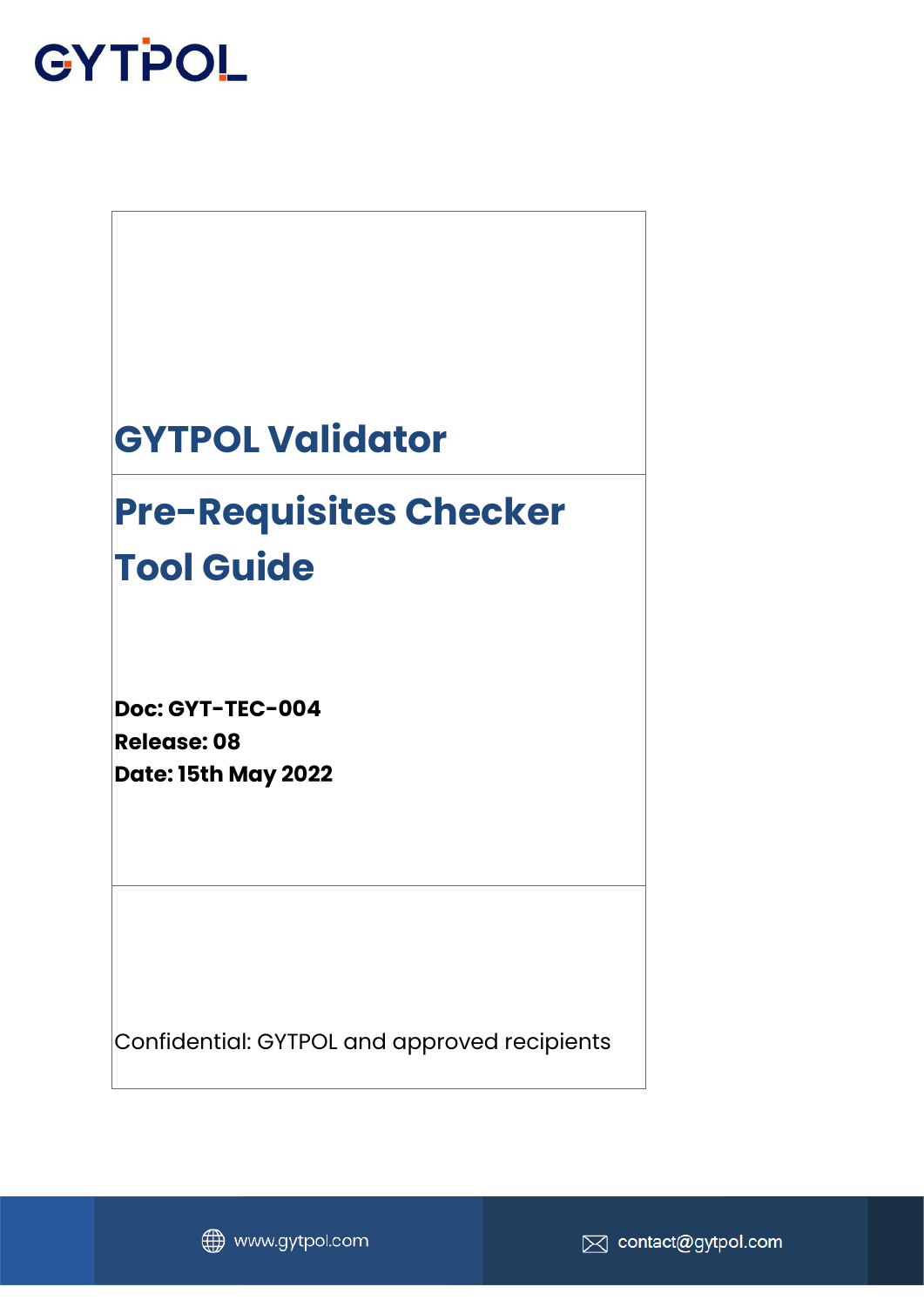**Total pages: 8** 

| <b>Doc. Title: GYTPOL Validator</b> |
|-------------------------------------|
| Pre-Requisites Checker Tool Guide   |

| <b>Doc. No.:</b> | $GYT-TEC-004$             | <b>Classification:</b> | Confidential                   |
|------------------|---------------------------|------------------------|--------------------------------|
| <b>Revision:</b> | 08                        | <b>Restriction:</b>    | GYTPOL and approved recipients |
| Date:            | 15 <sup>th</sup> May 2022 | <b>Customer:</b>       |                                |

| Owner:         | <b>Mark Zuk</b> | <b>Reviewers/</b> | Matthew Album              |
|----------------|-----------------|-------------------|----------------------------|
|                |                 | <b>Approvers:</b> | Gilad Raz<br>Tal Kollender |
| <b>Author:</b> | <b>Mark Zuk</b> |                   |                            |

@ GYTPOL Limited 2022. All rights reserved. PROPRIETARY AND CONFIDENTIAL.

This document may include reference to technologies that use patents (pending or granted) which are owned by GYTPOL Limited or third parties. The use of such patents shall be subject to express written license terms. You shall not copy, disclose, reproduce, store in a retrieval system, or transmit in any form or by any means whether in whole or in part this document. GYTPOL Limited accepts no liability and offers no warranty in relation to the use of this document, or any technology referenced herein as well as associated intellectual property rights except as it has otherwise agreed in writing.

All trademarks and brands are the property of their respective owners, and their use is subject to license terms.

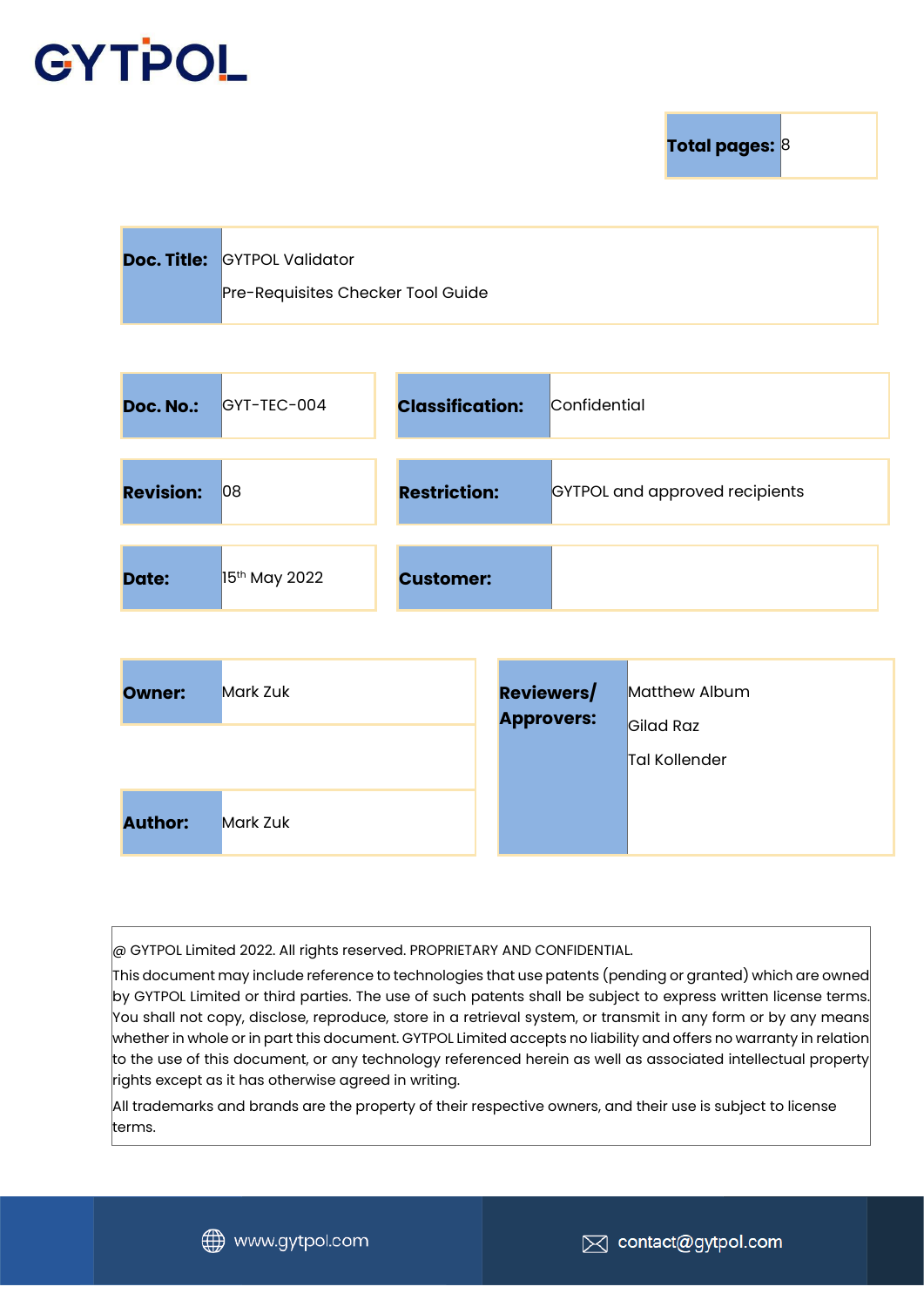#### Introduction

The purpose of this document is to provide a guide on how to download, install and use the Validator Pre-Requisites Checker Tool.

#### Pre-Requisites Checker

- 1. Download the Checker tool from the below link and copy it to the GYTPOL server: [https://gytpolartifact.blob.core.windows.net/gytpolartifact/release/installer](https://gytpolartifact.blob.core.windows.net/gytpolartifact/release/installer-prerequisite/latest/GytpolPrereq.exe?sp=r&st=2020-11-30T22:17:10Z&se=2022-11-01T06:17:10Z&spr=https&sv=2019-12-12&sr=b&sig=FBQ5oMiQ6ByqxDeM91RT3EuFTtLaP6TYT65EvvOuPic%3D) [-prerequisite/latest/GytpolPrereq.exe?sp=r&st=2020-11-](https://gytpolartifact.blob.core.windows.net/gytpolartifact/release/installer-prerequisite/latest/GytpolPrereq.exe?sp=r&st=2020-11-30T22:17:10Z&se=2022-11-01T06:17:10Z&spr=https&sv=2019-12-12&sr=b&sig=FBQ5oMiQ6ByqxDeM91RT3EuFTtLaP6TYT65EvvOuPic%3D) [30T22:17:10Z&se=2022-11-01T06:17:10Z&spr=https&sv=2019-12-](https://gytpolartifact.blob.core.windows.net/gytpolartifact/release/installer-prerequisite/latest/GytpolPrereq.exe?sp=r&st=2020-11-30T22:17:10Z&se=2022-11-01T06:17:10Z&spr=https&sv=2019-12-12&sr=b&sig=FBQ5oMiQ6ByqxDeM91RT3EuFTtLaP6TYT65EvvOuPic%3D) [12&sr=b&sig=FBQ5oMiQ6ByqxDeM91RT3EuFTtLaP6TYT65EvvOuPic%3D](https://gytpolartifact.blob.core.windows.net/gytpolartifact/release/installer-prerequisite/latest/GytpolPrereq.exe?sp=r&st=2020-11-30T22:17:10Z&se=2022-11-01T06:17:10Z&spr=https&sv=2019-12-12&sr=b&sig=FBQ5oMiQ6ByqxDeM91RT3EuFTtLaP6TYT65EvvOuPic%3D)
- 2. Open Server Manager on GYTPOL server  $\rightarrow$  "Add Roles and Features"  $\rightarrow$  click next until you get the **Features** tab:
- 3. Check the following Features:
	- a. **Group Policy Management**
	- b. **Remote Server Administration Tools**
		- i. Remote role Administrator Tools
			- 1. Active Directory module for PS
			- 2. AD DS Tools
			- 3. AD LDS Snap-Ins and Command-Line Tools

| Select features                       |                                                                                                                                  |  |  |
|---------------------------------------|----------------------------------------------------------------------------------------------------------------------------------|--|--|
| Before You Begin<br>Installation Type | Select one or more features to install on the selected server.<br><b>Features</b>                                                |  |  |
| Server Selection                      | Direct Play                                                                                                                      |  |  |
| Server Roles                          | <b>Enhanced Storage</b><br><b>Failover Clustering</b>                                                                            |  |  |
| <b>Features</b>                       | Group Policy Management (Installed)                                                                                              |  |  |
| Confirmation                          | Host Guardian Hyper-V Support                                                                                                    |  |  |
| <b>Results</b>                        | I/O Quality of Service<br><b>IIS Hostable Web Core</b><br><b>Internet Printing Client</b><br>IP Address Management (IPAM) Server |  |  |

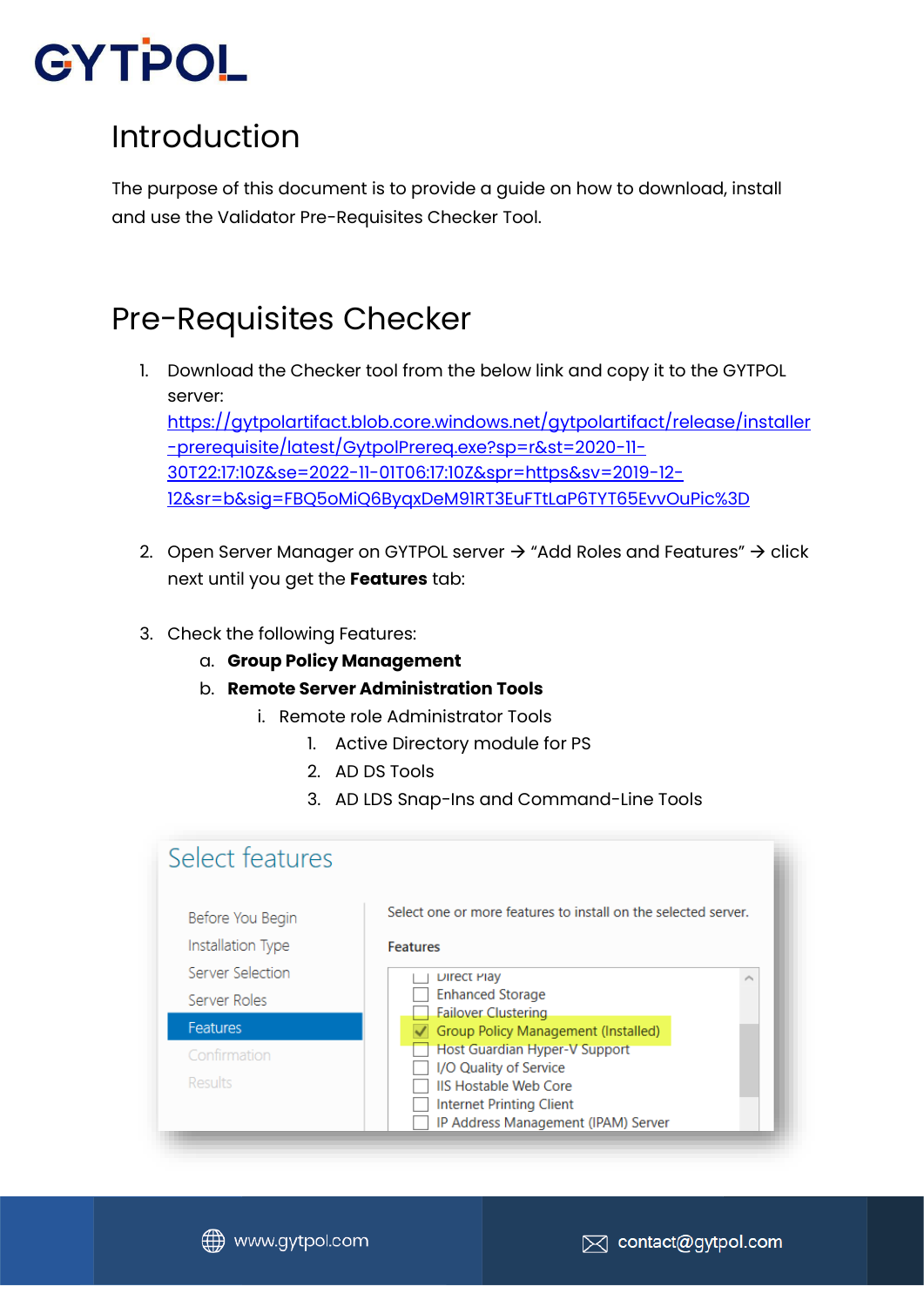| Select features   | Select one or more features to install on the selected server.                                                                                                                                                                                                                                                                                                                                             |
|-------------------|------------------------------------------------------------------------------------------------------------------------------------------------------------------------------------------------------------------------------------------------------------------------------------------------------------------------------------------------------------------------------------------------------------|
| Before You Begin  | <b>Features</b>                                                                                                                                                                                                                                                                                                                                                                                            |
| Installation Type | <b>NUTTION ASSISTATION</b>                                                                                                                                                                                                                                                                                                                                                                                 |
| Server Selection  | Remote Differential Compression                                                                                                                                                                                                                                                                                                                                                                            |
| Server Roles      | Remote Server Administration Tools (5 of 41 instal                                                                                                                                                                                                                                                                                                                                                         |
| <b>Features</b>   | <b>Feature Administration Tools</b>                                                                                                                                                                                                                                                                                                                                                                        |
| Confirmation      | Role Administration Tools (5 of 26 installed)                                                                                                                                                                                                                                                                                                                                                              |
| Results           | ▲ √ AD DS and AD LDS Tools (Installed)<br>$\sqrt{ }$ Active Directory module for Windows P<br>$\triangleright \bigtriangledown$ AD DS Tools (Installed)<br>$\sqrt{ }$ AD LDS Snap-Ins and Command-Line To<br>Hyper-V Management Tools<br>Remote Desktop Services Tools<br>Windows Server Update Services Tools<br>Active Directory Certificate Services Tools<br>Active Directory Rights Management Servic |

4. Click Next and Install and wait until it ends.

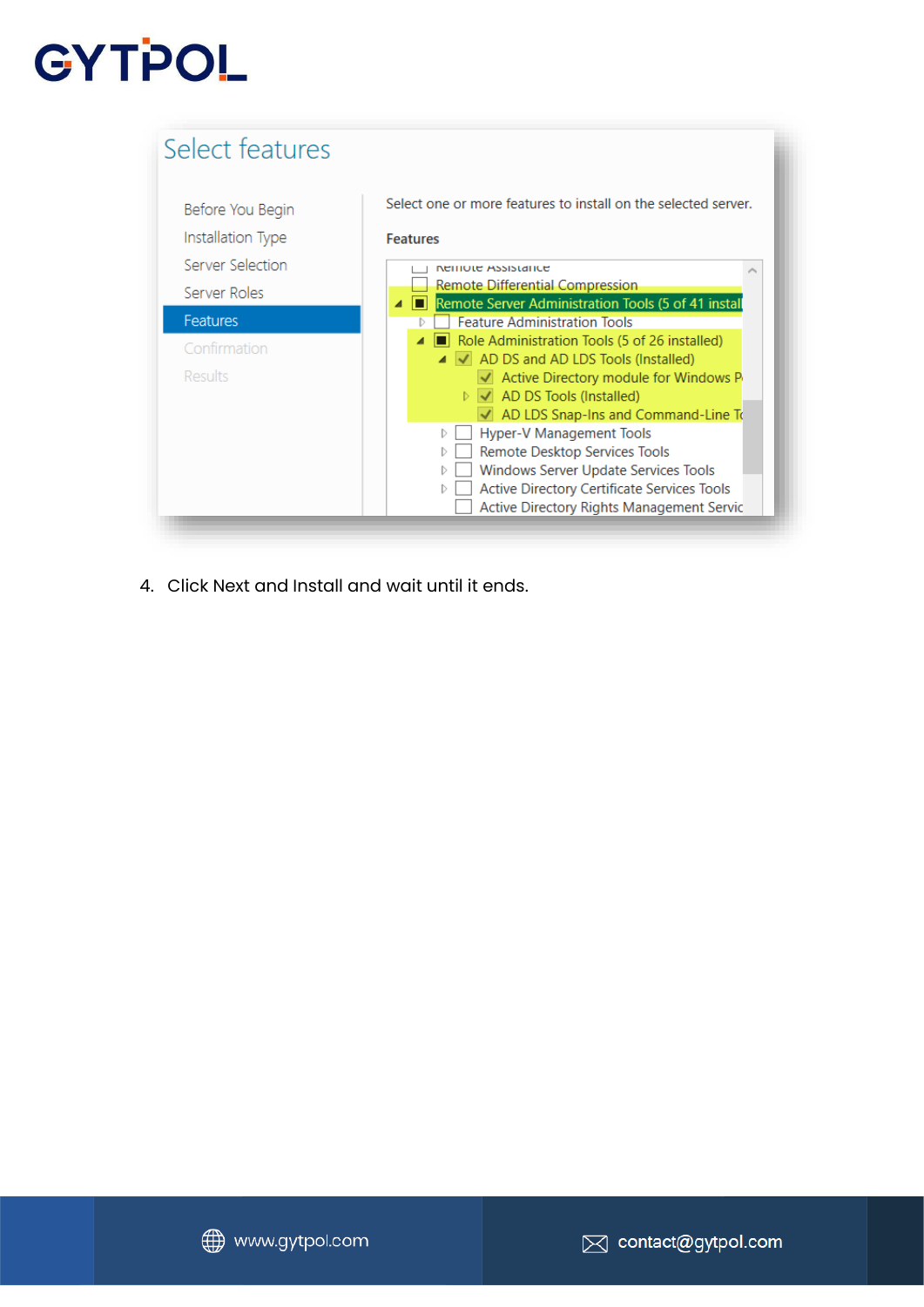

5. Please open **Windows Powershell ISE** → **Run as Adminstrator** and paste the following code:

```
cls
#set tls 1.2:
[Net.ServicePointManager]::SecurityProtocol = [Net.SecurityProtocolType]::Tls12
# check connectivity to Azure-EUROPE:
write-host "checking cloud connectivity:" -BackgroundColor Magenta
$gytEurope = (Invoke-WebRequest -URI "https://gytpol-cloud-
api.azurewebsites.net/api/v1.0/health_check").StatusDescription
if ($gytEurope -eq 'OK') {
       write-host "Europe connectivity passed: $gytEurope" -BackgroundColor Green
}
else {
      write-host "Europe connectivity failed: $gytEurope" -BackgroundColor Red
}
# check connectivity to Azure-USA:
$gytUSA = (Invoke-WebRequest -URI "https://gytpol-cloud-api-us-
func.azurewebsites.net/api/v1.0/health_check").StatusDescription
if ($gytUSA -eq 'OK') {
      write-host "USA connectivity passed: $gytUSA" -BackgroundColor Green
}
else {
      write-host "USA connectivity failed: $gytUSA" -BackgroundColor Red
}
# test ping _gytpol
write-host "checking _gytpol connectivity:" -BackgroundColor Magenta
$ping = (Test-NetConnection _gytpol).PingSucceeded
if ($ping) {
      write-host "_gytpol resolved and alive" -BackgroundColor Green
}
else {
      write-host "_gytpol appears to be down" -BackgroundColor Red
}
#print the host FQDN
write-host "Servers FQDN is" $env:COMPUTERNAME"."$env:USERDNSDOMAIN
#in case of FW open
$fwState = (Get-NetFirewallProfile -Name Domain).Enabled
if ($fwState) {
 $inboundRules = Get-NetFirewallRule -Direction Inbound | Where-Object
{S_{-}}.Enabled -eq 'True'}
       #$inboundPorts = $inboundRules | Get-NetFirewallPortFilter | Where-Object 
{$_.LocalPort -like "909*"} | Select-Object -Property 
InstanceID,Protocol,LocalPort,RemotePort
       $inboundPorts = $inboundRules | Get-NetFirewallPortFilter | Where-Object
{$_.LocalPort -like "909*"} | Select-Object -ExpandProperty LocalPort
       if ($null -ne $inboundPorts) {
             foreach ($rule in $inboundPorts) {
                    write-host "Rule $rule found"
             }
       } else {
             write-host "FW is Active but no Gytpol Rules were created on the 
Domain FW" -BackgroundColor Red
      }
}
else {
      write-host "Windows Firewall is Disabled" -BackgroundColor Green
}
#test task creds:
$taskCreds = Get-ItemProperty -Path "HKLM:\SYSTEM\CurrentControlSet\Control\Lsa" -
Name disabledomaincreds -ErrorAction Stop | Select-Object -ExpandProperty
disabledomaincreds
if ($taskCreds -eq 0) {
       write-host " Network access: OK" -BackgroundColor Green
} else {
      write-host "Network access: Do not allow storage of passwords and 
credentials for network authentication is Enabled" -BackgroundColor Red
}
```


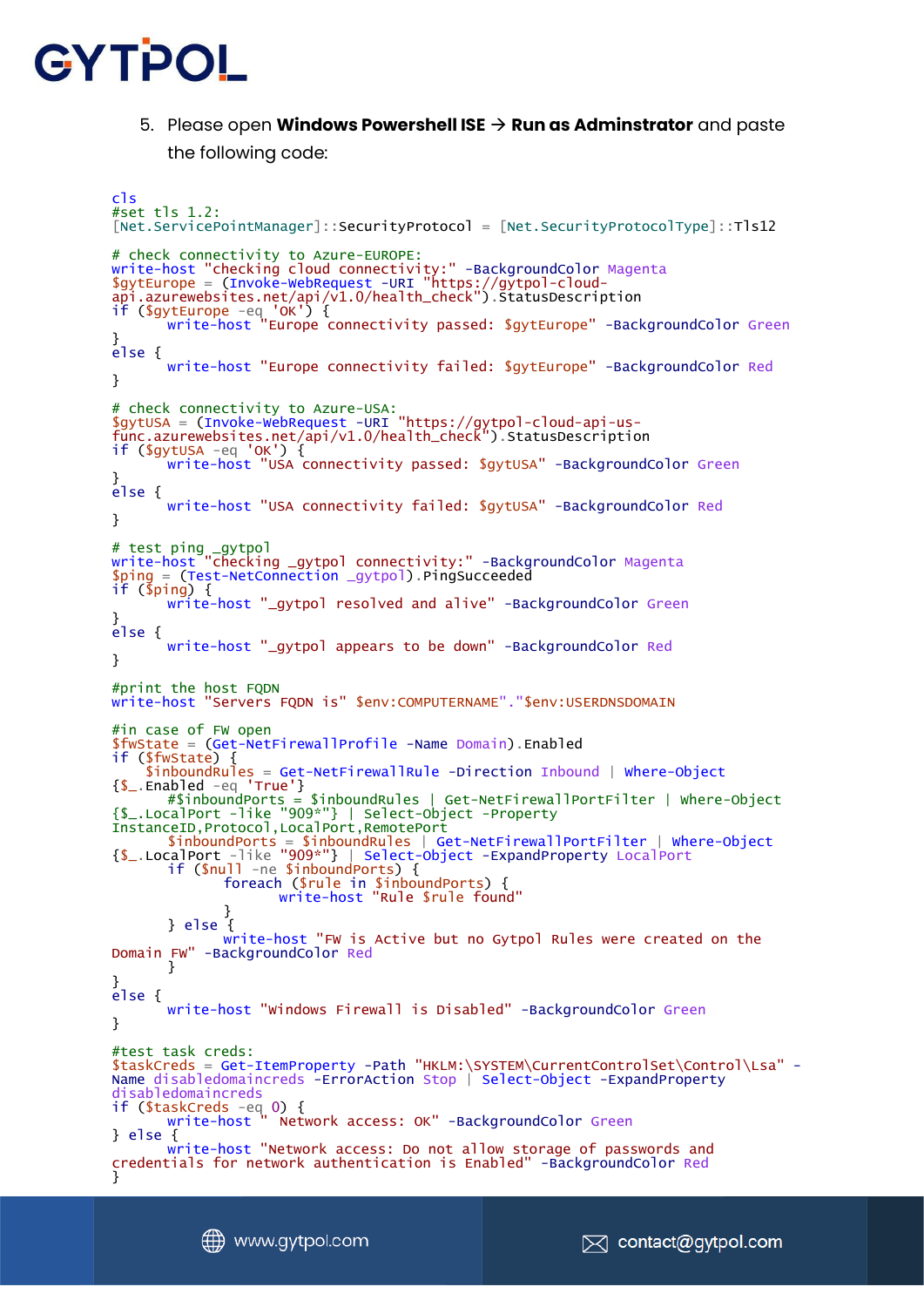

Click Run Script (F5) and see the results.

**Note:** If you have a security warning, please click **Run once**.



- a. For customer with Remote Employees features, make sure that USA or Non-USA connectivity passed: OK.
- b. **\_gytpol** (CNAME record) is resolved and alive.
- c. You can see your servers FQDN.
- d. Your Windows Firewall is disabled

In case the Windows firewall is ON, please make see the ports 9090 and 9093 are found and shown. Otherwise, please set it according the System Requirements document.



6. Right click on the gytpol tool you downloaded in step 1 → **Run as Administrator** to start the Checker tool.

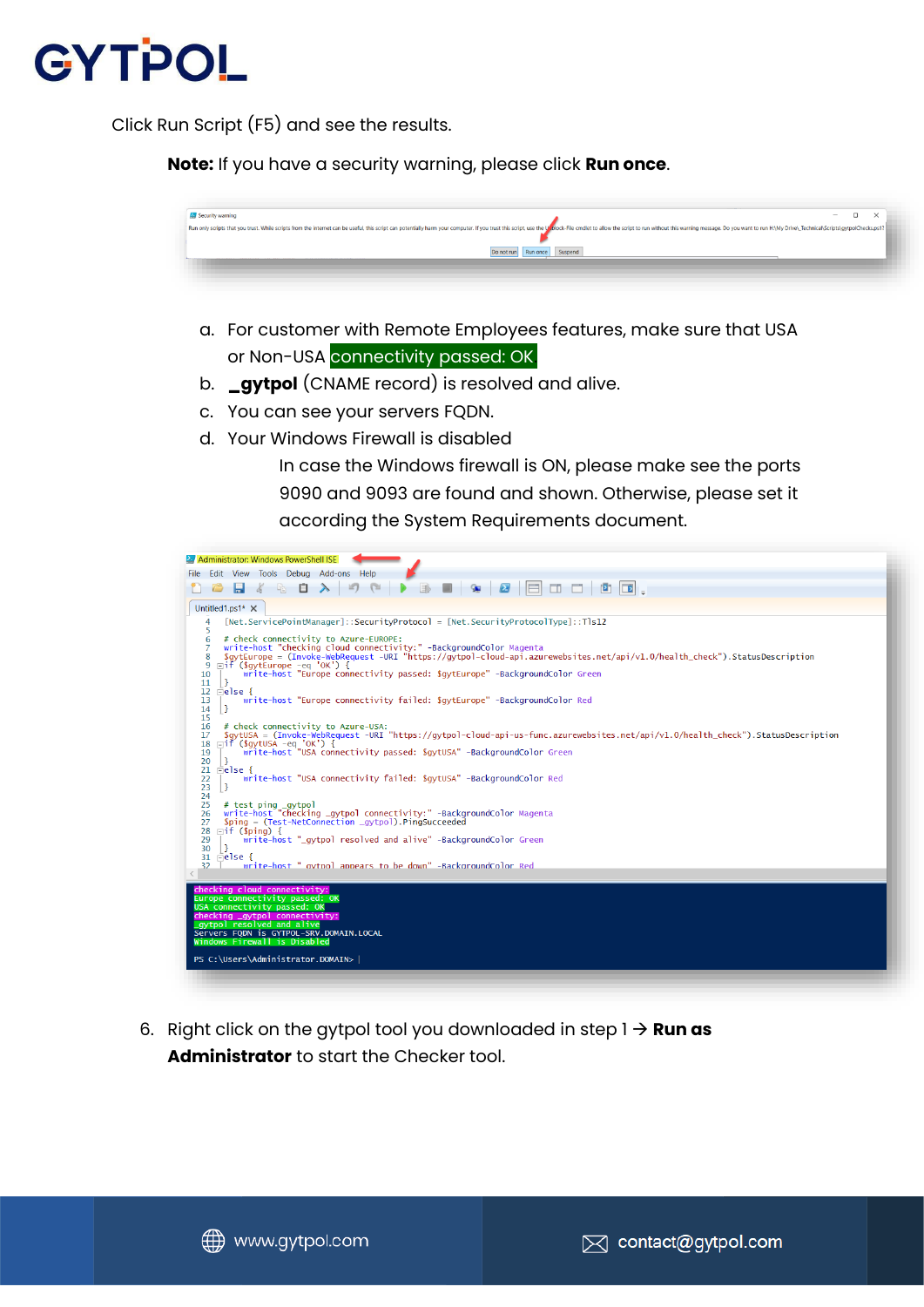7. Enter the GYTPOL user i.e DOMAIN\gytpolSvc and press "Check":

| gytpol Prerequisite Check                    |                                                  | ×                    |
|----------------------------------------------|--------------------------------------------------|----------------------|
| <b>axtbol</b><br>Step 1: Prerequisite checks |                                                  | DOMAIN\Administrator |
| User info                                    |                                                  |                      |
| Usemame to run gytpol system:                | <b>DOMAIN</b><br>gytpolSvc                       | Check                |
|                                              | e.g: contoso \ gytpolSvc                         |                      |
|                                              |                                                  | Fix all              |
|                                              |                                                  |                      |
|                                              | Please run an initial check in order to continue |                      |

8. The checks will run for 1-2 minutes.

The checklist contains: Internal ports, DC communication ports, User permissions, DNS CName record and other features are set correctly.

9. Wait to see the results:

| Results   |                                               |   |
|-----------|-----------------------------------------------|---|
| <b>C3</b> | Make sure that the ports are not occupied     | ? |
|           | Assure IPv6 is disabled<br>Fix                | ? |
|           | Check minimal CPU cores                       | ? |
|           | Check system uptime                           | 2 |
|           | Check internet connection (Make http request) | ? |

- a. Red X sign (error) an error you should fix prior the installation. **Note:** Hover the mouse on the question mark (**?**) and see what's need to be done.
- b. Yellow **Exclamation** mark (warning) the check failed but it is not critical to fix it in order to continue the installation.
- c. Defender icon check passed.



www.gytpol.com